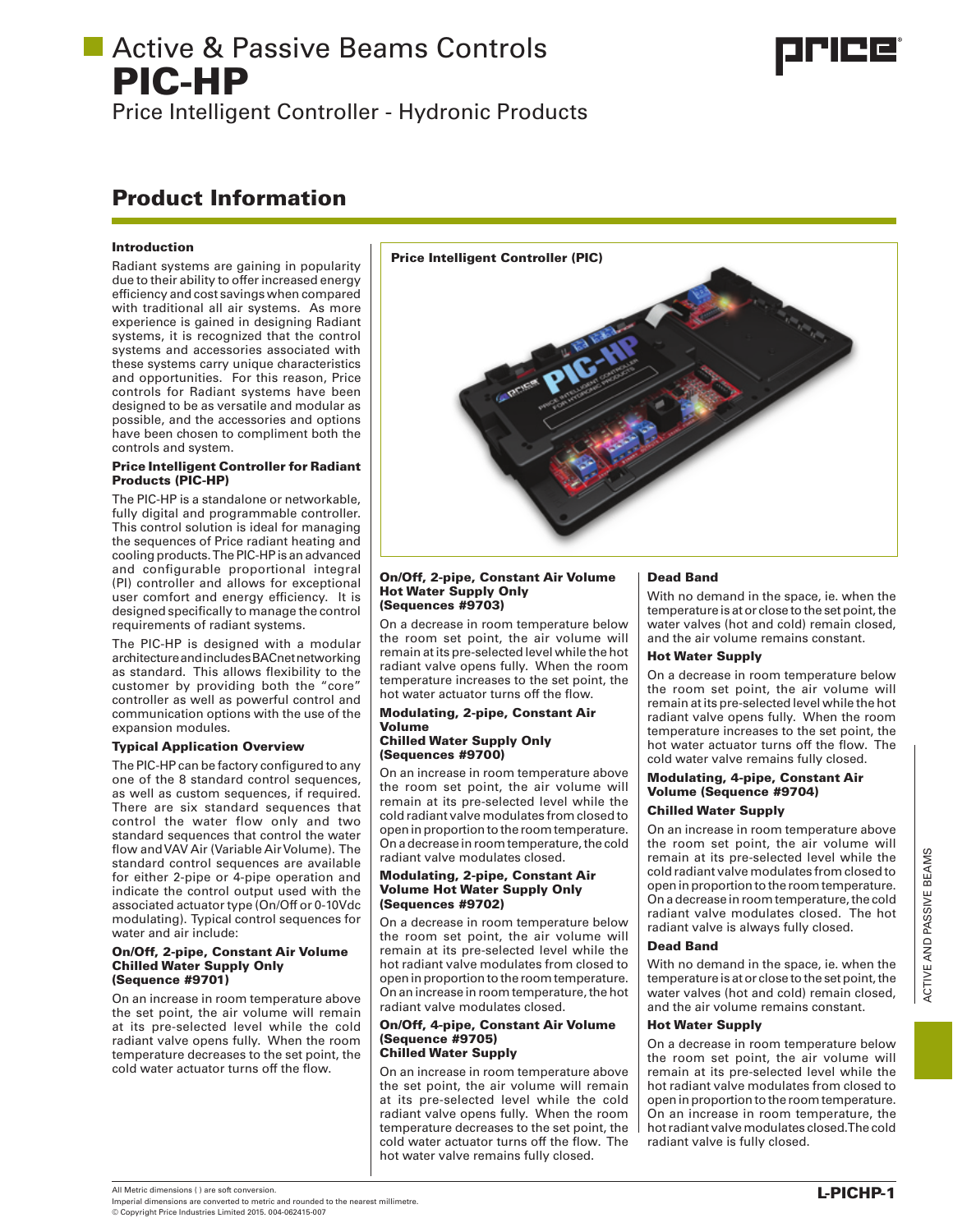Price Intelligent Controller - Hydronic Products

# Product Information

### Note: Dynamic Heat/Cool Changeover for 2-Pipe Systems (HCCO)

The controller will modulate the water valve when heating or cooling is required.

Ex. If the space set point is at 72°F and water temperature is below set point then the system is in cooling mode. If the space set point is at 72°F and water temperature is above set point then the system is in heating mode.

PIC-HP HCCO sequences are available for 2-pipe configurations, where both cold and hot water are supplied. The supplied changeover probe (PIC-PRB) allows HCCO operation. If no probe is connected to the thermostat, the controller assumes that it is receiving chilled water supply and acts accordingly.

#### Modulating, 2-pipe, Variable Air Volume Chilled Water Supply Only (Sequence #9706)

On an increase in room temperature above the room set point, the air volume will remain at minimum ventilation to meet building code and latent load requirements while the cold radiant valve modulates from closed to open in proportion to the room temperature. The air volume will modulate from minimum position to full open as a secondary stage of cooling in proportion to the room temperature, when required. On a decrease in room temperature or during off-peak hours, the cold radiant valve modulates closed and the air volume is modulated to minimum ventilation.

### Modulating, 4-pipe, Variable Air Volume (Sequence #9707) Chilled Water Supply

On an increase in room temperature above the room set point, the air volume will remain at minimum ventilation to meet building code and latent load requirements while the cold radiant valve modulates from closed to open in proportion to the room temperature. The air volume will modulate from minimum position to full open as a secondary stage of cooling in proportion to the room temperature, when required. On a decrease in room temperature or during off-peak hours, the cold radiant valve modulates closed and the air volume is modulated to minimum ventilation. The hot radiant valve is always fully closed.

### Dead Band

With no demand in the space, ie. when the temperature is at or close to the set point, the water valves (hot and cold) remain closed, and the air volume remains at minimum ventilation.



### Modulating, 2-pipe, Variable Air Volume - Chilled Water Supply Only



### Modulating, 4-pipe, Variable Air Volume - Chilled Water Supply



### Hot Water Supply

On a decrease in room temperature below the room set point, the air volume will remain at minimum ventilation to meet building code while the hot radiant valve modulates from closed to open in proportion to the room temperature. The air volume will modulate from minimum position to

full open as a secondary stage of heating in proportion to the room temperature, when required. On an increase in room temperature or during off-peak hours, the hot radiant valve modulates closed and the air volume is modulated to minimum ventilation. The cold radiant valve is fully closed.



Imperial dimensions are converted to metric and rounded to the nearest millimetre.

© Copyright Price Industries Limited 2015. 004-062415-007

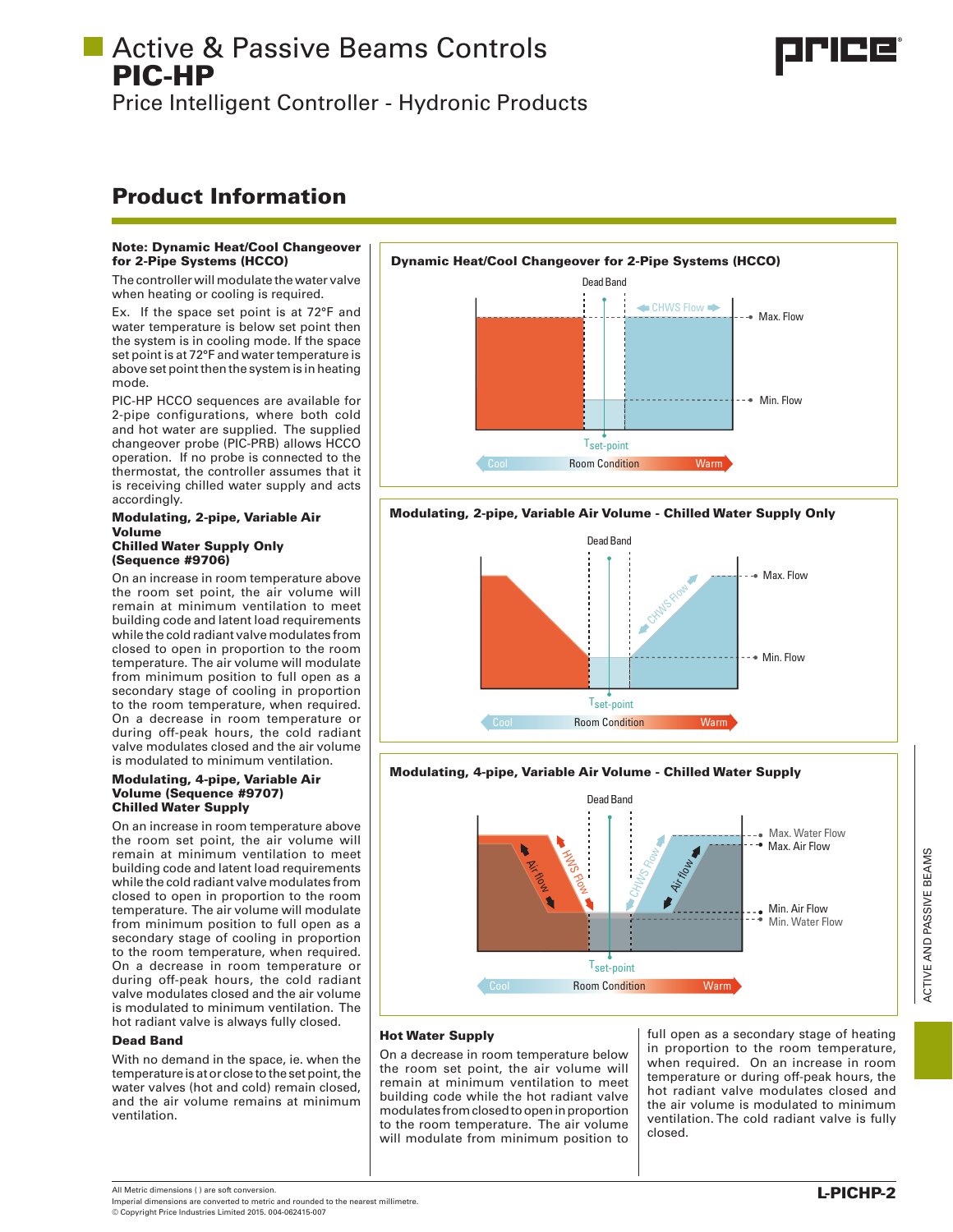# **Active & Passive Beams Controls** PIC-HP Price Intelligent Controller - Hydronic Products

# Sensor Options

Various sensors for improved zone communication and control are also available as an add-on option to the module. The sensors available as options are a condensate sensor, window interlock sensor, CO2 sensor and an occupancy sensor. The PIC-HP comes with a standard temperature sensor which can be used for heat/cool changeover by monitoring the water supply.

### Condensate Sensor

The condensate sensor can be used to sense the formation of condensation on the chilled water piping in radiant products. The sensor is installed on the chilled water connection and signals the controller, if condensation is detected, to take appropriate action (typically, shutting off the coil). See page ??? for more information about the Price Condensate Sensor.

Window Interlock Sensor

The window interlock sensor can be used to detect when the window on which it is installed is opened. The sensor indicates the event to the controller which can take the appropriate action (typically, shutting off the coil).

#### Occupancy Sensor

The occupancy sensor can be used to detect when the space is occupied and is a useful energy conservation tool. The sensor is located on the thermostat and can be used to turn the space into unoccupied mode after a programmed amount of inactivity.

CO2 Sensor (VAV sequences)

The CO2 sensor can be used to monitor indoor air quality and detect when the space is occupied. The sensor is located in the occupied space and will send a signal to the controller to increase/decrease air volume to meet minimum ventilation requirements. See page ??? for more information about the Price CO2 Sensor.









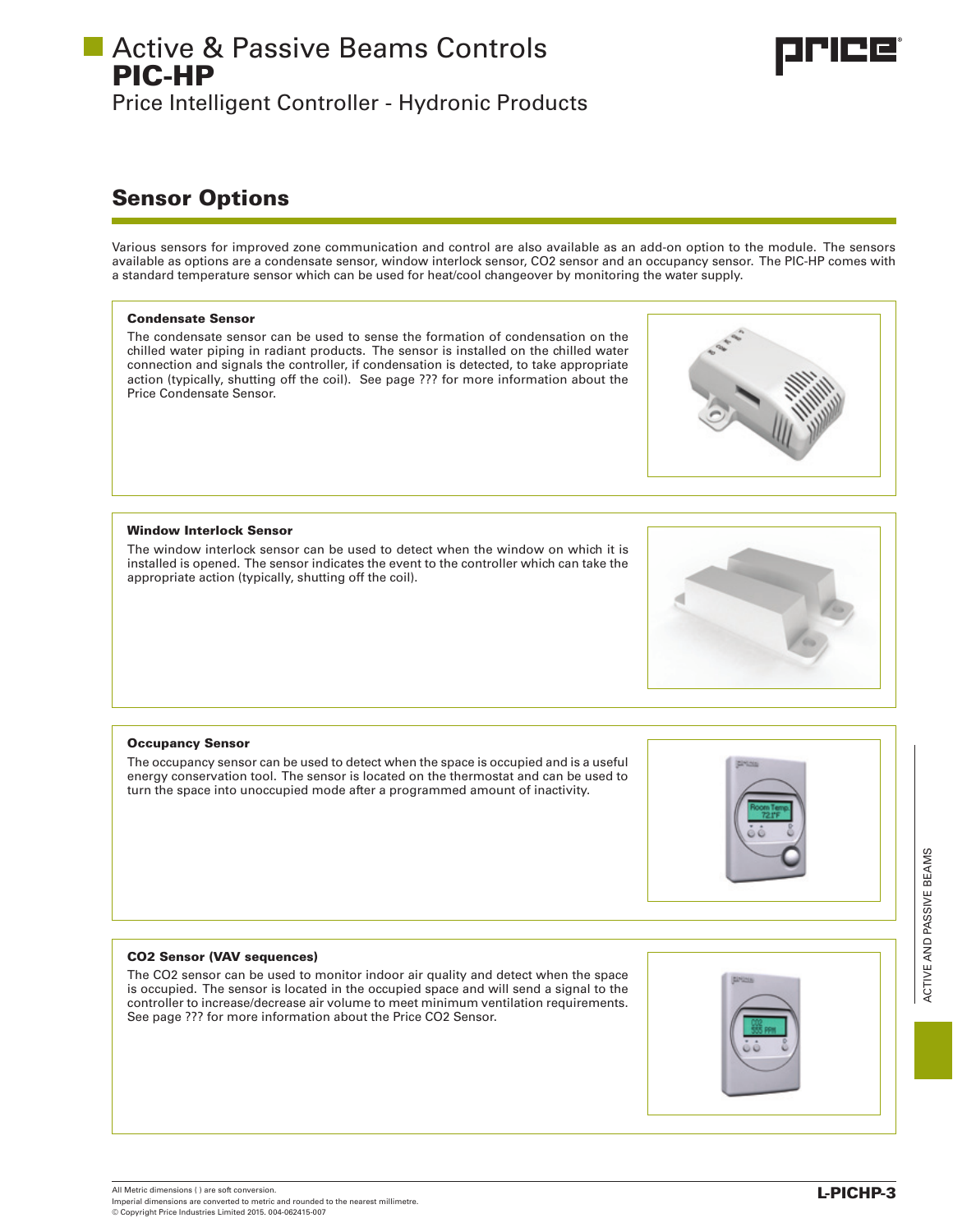Price Intelligent Controller - Hydronic Products

# Thermostat Options



The PIC-HP is also available with several thermostat options allowing the engineer to select the applicable features. All Price thermostats feature an RJ-12 service port allowing setup and configuration access without having to access the plenum.

### Room Sensor Thermostat (PIC-TS-SENS)

This economical model of thermostat measures room temperature. The set point can be set from a hidden dial on the back of the T-Stat, through free setup software, or through a BACnet system. This eliminates the problem of unauthorized tampering without the need for visually unappealing thermostat lock boxes.

### Dial Thermostat (PIC-TS-DIAL)

This model measures room temperature and features a dial adjustment and an occupancy button. Temperature set point limits are set through software/BACnet.

### LCD Thermostat (PIC-TS-LCD)

This model measures room temperature and features an LCD screen with an advanced menu structure and three pushbuttons. Temperature set point limits are set through software/BACnet.

### Balancing and modification to the controller setup can be accomplished from the LCD screen.

### LCD Thermostat with Motion Sensor (PIC-TS-MOTION)

This model possesses the same features as the LCDT-Stat with the addition of a passive infrared motion sensor. The motion sensor allows for automatic detection of space occupancy and therefore can save energy by shutting down during unoccupied periods.

### PRICE Wireless Dial Thermostat and Base

This model possesses the same features as the Dial T-Stat and includes a base receiver with a range of up to 100ft. The base receiver features an LCD screen for wireless setup and RJ-45 connection to the controller. This model is a FCC certified wireless module.

### PIC-HP Features

The Price Intelligent Controller for Radiant Products comes with the following standard features:

- • BACnet network operation (with the optional BACnet expansion module).
- Service port on all thermostat models

provides a computer interface (using the Price USB LINKER) for setup/balancing when LCD thermostat is not available/ sufficient.

- A range of thermostat options from a room sensor thermostat up to a motion controlled LCD thermostat.
- Fast and error proof RJ-45 thermostat controller wiring.
- • LED's on the PIC indicate the status of all outputs, aiding with troubleshooting.
- • Adjustment of sequence parameters and settings are possible from the password-protected service menu of LCD thermostats.
- 24 VAC binary switched outputs field switchable between hot and common.
- • Analog (0-10 VDC) outputs fully configurable for heating, cooling, and auxiliary.
- BACnet module provides a native BACnet MS/TP interface.

# Expansion Modules

## BACnet Module (PIC-BAC)

Any PIC-HP ordered will ship with the BACnet module installed and mounted. Modules may also be field mounted and connected to the PIC-HP with a single ribbon-type cable.

With native BACnet MS/TP compatibility, the PIC-HP can tie into an existing or future BACnet compliant BAS network.

When connected, the network can monitor all of the controller's functions and variables, assign set-points, and initiate occupied, unoccupied, and night setback modes, taking advantage of the level of control and

A computer on the BACnet network can also be used to configure the PIC instead of using the keypad on the LCD-Stat.

Each PIC on the BACnet network can relay data that contains a variety of setup and room condition information. This can be read by other controllers (such as the Price Digital Rooftop Controller, PDRC) allowing for intelligent decisions to be made at the air supplierlevel.See theSection G*–*System Controls Engineering Guide for more information.



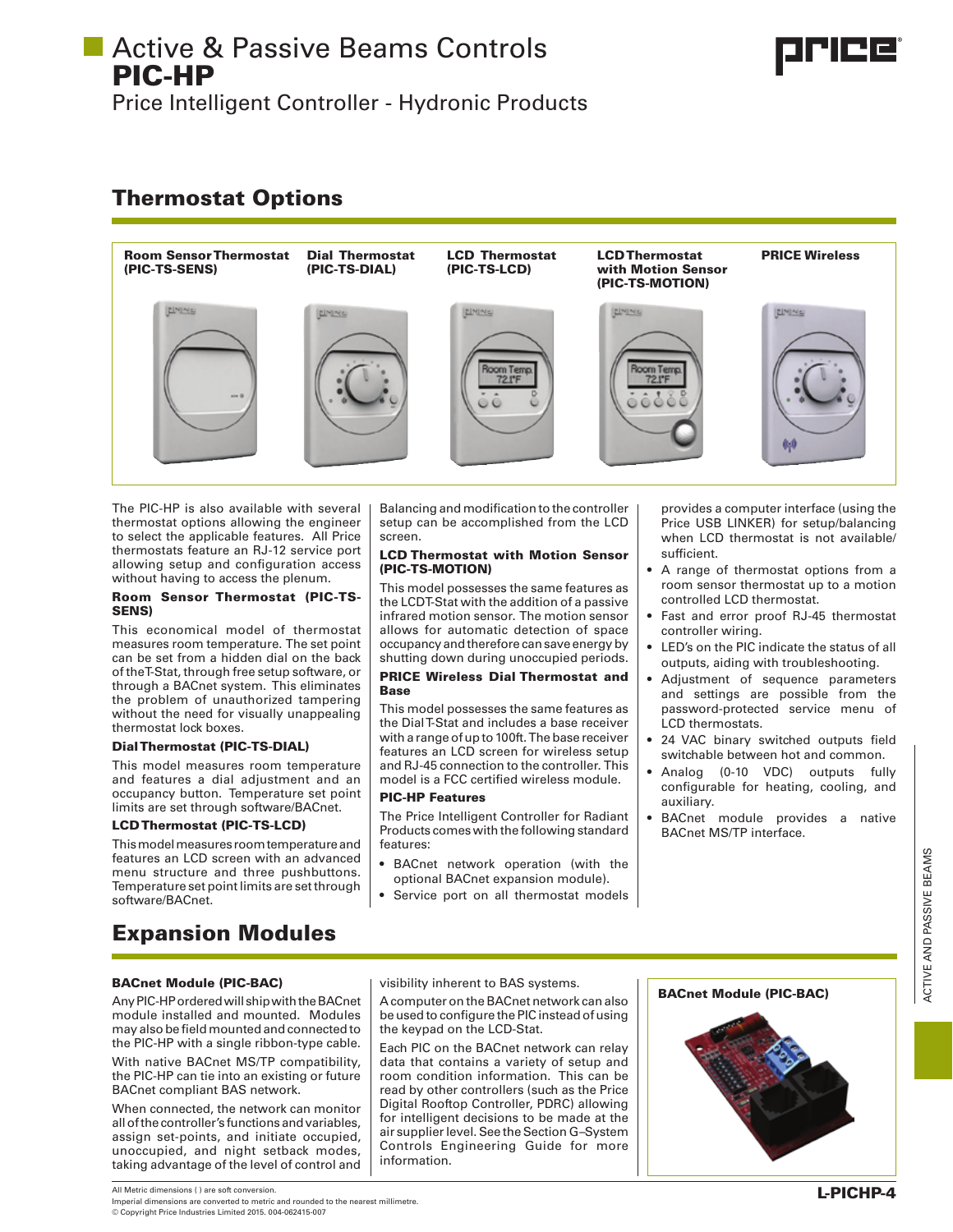Price Intelligent Controller - Hydronic Products

# Installation and Setup

Installation and configuration of the PIC-HP is simple. All wiring terminals are of the pluggable type – allowing the contractor to make connections quickly and easily.

Thermostat and BACnet network connections are made using modular (RJ-45) connectors. Plenum-rated and factory tested RJ-45 cables are provided by Price, where required.

The PIC-HP comes factory calibrated and can be installed in mechanical rooms for easy access. For active beams, the PIC-HP can also be installed on ceiling plenums or be included as part of the factory mounted controls option, if desired.

### Installing the PIC-HP

- 1. Mount and secure the controller to a surface in the mechanical room or, for active beams, on the ceiling plenum if desired. Optional Price Factory Mounted Controls are also available.
- 2. Connect any of the controller's outputs as required.

3. Power the PIC-HP using 24 VAC.

### Installing a Thermostat

- 1. Install the thermostat backplate to a standard electrical box or directly to drywall using anchors (supplied by others).
- 2. Connect the T-stat to the PIC-HP's T-stat jack using the supplied plenum-rated modular (network type) cable.
- 3. Clip the thermostat onto the backplate and tighten the set screw.

## Setup of the PIC-HP

The PIC-HP comes pre-calibrated from the factory; however, if field conditions require adjustments, service/maintenance personnel have the ability to change the PIC-HP settings in several ways:

- 1. Through the password-protected menu structure built into the LCD thermostats.
- 2. Through the BACnet network.
- 3. Through the service jack located on the bottom of each thermostat and the Price LINKER 2.

The LINKER 2 is a USB 2.0 interface for Price controls. It is used in conjunction with free setup and balancing software available from Price.

4. Using the standalone setup tool, LCD-SETUP. This special setup tool resembles the LCD thermostat in both appearance and menu function. It can be plugged into either the dial thermostat or the room sensor thermostat and used to set up the controller when a computer is not available.



All Metric dimensions ( ) are soft conversion. Imperial dimensions are converted to metric and rounded to the nearest millimetre. © Copyright Price Industries Limited 2015. 004-062415-007

L-PICHP-5

ACTIVE AND PASSIVE BEAMS

ACTIVE AND PASSIVE BEAMS